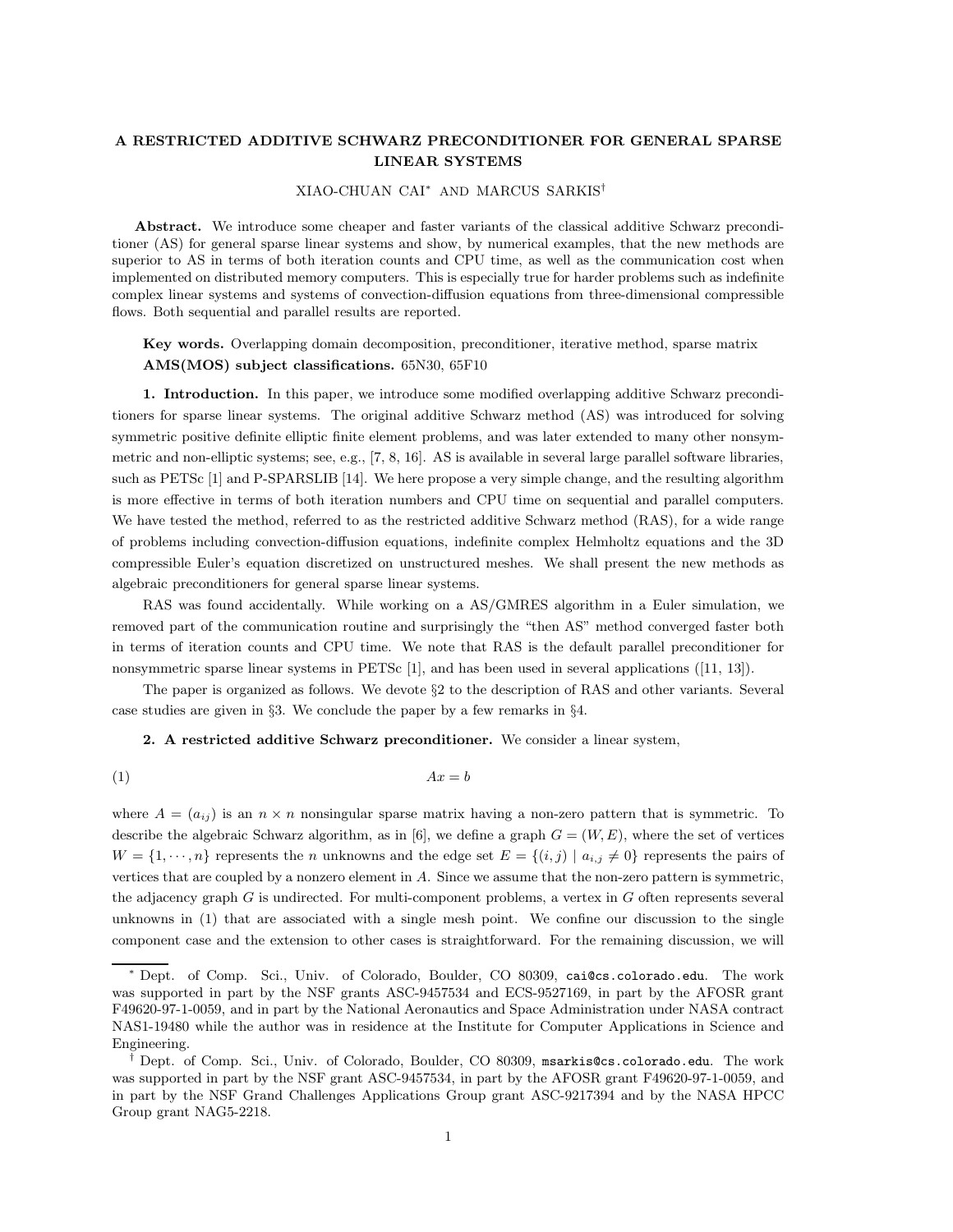assume that the graph partitioning has been applied and has resulted in N nonoverlapping subsets  $W_i^0$  whose union is W. We define the overlapping partition of W as follows. Let  $\{W_i^1\}$  be the one-overlap partition of W, where  $W_i^1 \supset W_i^0$  is obtained by including all the immediate neighboring vertices of the vertices in  $W_i^0$ . Using the idea recursively, we can define a  $\delta$ -overlap partition of W,

$$
W = \bigcup_{i=1}^N W_i^{\delta},
$$

where  $W_i^{\delta} \supset W_i^0$  with  $\delta$  levels of overlaps with its neighboring subdomains. Here  $\delta \geq 0$  is an integer. Associated with each  $W_i^0$  we define a restriction operator  $R_i^0$ . In matrix terms,  $R_i^0$  is an  $n \times n$  sub-identity matrix whose diagonal elements are set to one if the corresponding node belongs to  $W_i^0$  and to zero otherwise. Similarly we can define  $R_i^{\delta}$  for each  $W_i^{\delta}$ . With this we define the matrix,

$$
A_i = R_i^{\delta} A R_i^{\delta} .
$$

Note that although  $A_i$  is not invertible, we can invert its restriction to the subspace

$$
A_i^{-1} \equiv ((A_i)_{|L_i})^{-1},
$$

where  $L_i$  is the vector space spanned by the set  $W_i^{\delta}$  in  $\mathbb{R}^n$ . Recall that the regular AS preconditioner is defined as

$$
M_{AS}^{-1} = \sum R_i^{\delta} A_i^{-1} R_i^{\delta}.
$$

Our new RAS algorithm can be simply described as follows

ALGORITHM 1 (RESTRICTED ADDITIVE SCHWARZ). Solve the equation

$$
M_{RAS}^{-1}Ax = M_{RAS}^{-1}b
$$

by a Krylov subspace method, where the preconditioner  $M_{RAS}^{-1}$  is defined by

$$
M_{RAS}^{-1} = R_1^0 A_1^{-1} R_1^{\delta} + \dots + R_N^0 A_N^{-1} R_N^{\delta}.
$$

REMARK 2.1. Unless  $\delta = 0$ ,  $M_{RAS}^{-1}$  is nonsymmetric even for symmetric A. For certain symmetric matrices A, for example the five-point Poisson matrix, RAS/GMRES is more effective than AS/CG in terms of iteration numbers, CPU and communication times, although more memory is needed to save the Krylov vectors in GMRES. If  $\delta = 0$ ,  $M_{RAS}^{-1}$  reduces to the usual block diagonal preconditioner.

REMARK 2.2. A multiplicative version of RAS can be derived easily as in [6].

REMARK 2.3. In a parallel implementation, half of the communication cost can be saved because  $R_i^0$ x does not involve any data exchange with the neighboring processors. This is the main motivation for us to design this algorithm in replacing the AS method.

REMARK 2.4. There is another version of the preconditioner, referring to as the additive Schwarz with harmonic extension (ASH), defined as follows

$$
M_{ASH}^{-1} = R_1^{\delta} A_1^{-1} R_1^0 + \cdots + R_N^{\delta} A_N^{-1} R_N^0.
$$

It turns out RAS and ASH have similar behavior for all the numerical tests we report in the next section. Remark 2.5. Both RAS and ASH can be symmetrized as

$$
M_{RASH}^{-1} = R_1^0 A_1^{-1} R_1^0 + \dots + R_N^0 A_N^{-1} R_N^0.
$$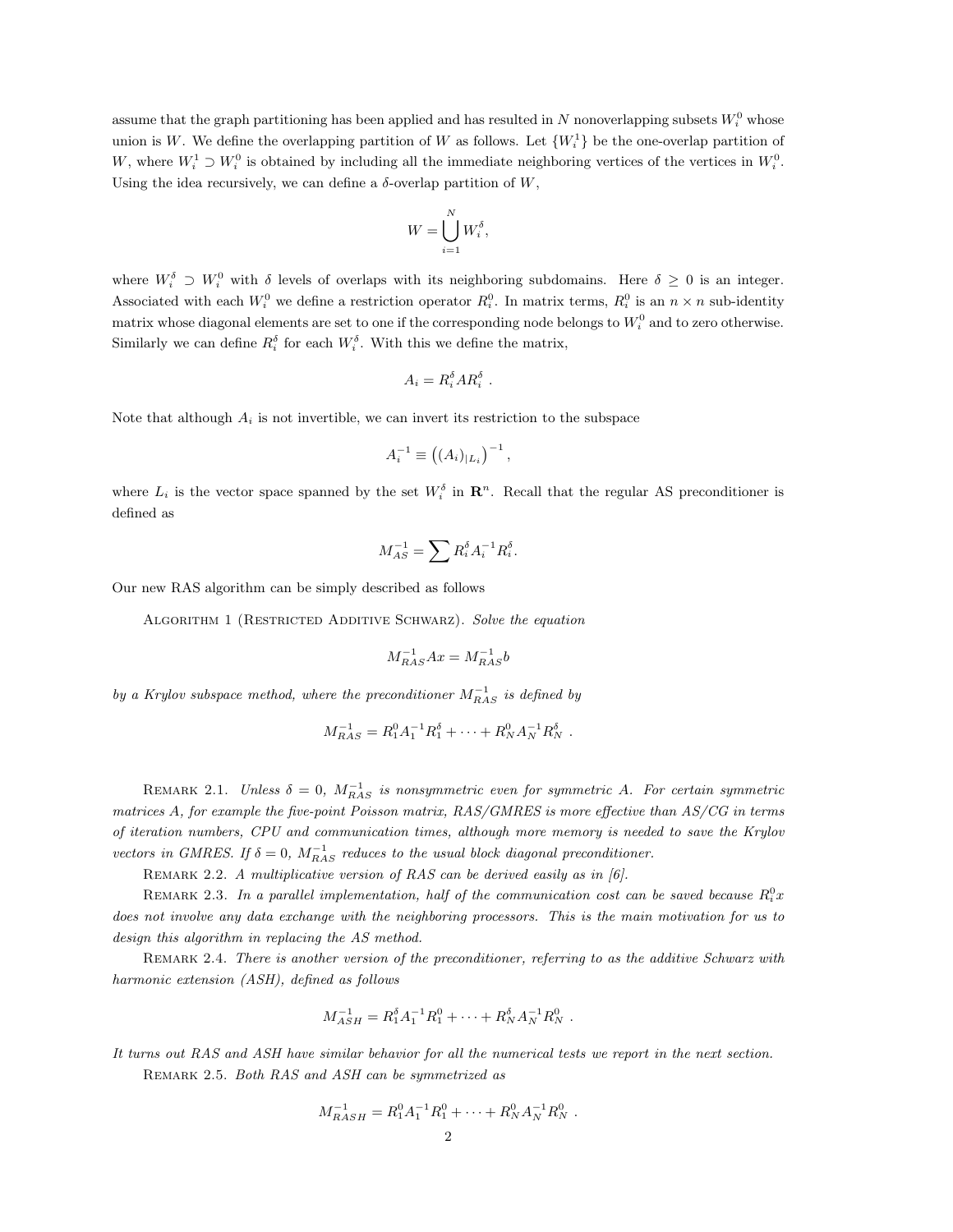Table 1 Iteration counts for the Poisson and the convection-diffusion problems on a  $128 \times 128$  mesh.

|                | $subd = 16$ , coarse $4 \times 4$ |            |                      |     | $subd = 64$ , coarse $8 \times 8$ |     |                      |     |
|----------------|-----------------------------------|------------|----------------------|-----|-----------------------------------|-----|----------------------|-----|
|                | $b_1 = b_2 = 0$                   |            | $b_1 = 10, b_2 = 20$ |     | $b_1 = b_2 = 0$                   |     | $b_1 = 10, b_2 = 20$ |     |
|                | AS                                | <b>RAS</b> | AS                   | RAS | AS                                | RAS | AS                   | RAS |
|                | 20                                | 17         | 23                   | 20  | 20                                | 18  | 22                   | 20  |
| $\overline{2}$ | 18                                | 14         | 20                   | 17  | 18                                | 15  | 19                   |     |
| 3              | 16                                | 13         | 19                   | 15  | 16                                | 13  | 18                   | 15  |

Our numerical tests show that  $M_{RASH}^{-1}$  is always weaker than  $M_{RAS}^{-1}$ .

REMARK 2.6. In practice, whenever possible, a coarse preconditioner is often incorporated either additively or multiplicatively to the Schwarz type preconditioners to make the convergence rate independent of the number of subspaces. Details can be found in [7, 16].

REMARK 2.7. Some improvement can be obtained if the restriction operator is defined by using certain weights such that the sum of the operators is equal to the identity matrix. For example, we can define  $R^{\delta}_{i,\omega}$  as an  $n \times n$  diagonal matrix whose diagonal element is set to zero if the corresponding node does not belong to  $W_i^{\delta}$ , and to  $1/k$  if the node belongs to  $W_i^{\delta}$  and  $k-1$  other subdomains. This weighted restriction operator can also be used to improve the classical AS. For example, a weighted AS can be defined as  $M_{WAS}^{-1}$  $R_{1,\omega}^{\delta}A_{1}^{-1}R_{1}^{\delta}+\cdots+R_{N,\omega}^{\delta}A_{N}^{-1}R_{N}^{\delta}$ .

**3. Case studies.** We provide some numerical examples that compare RAS with the regular AS method. In all the test runs, we always use GMRES ([15]) as the accelerator even if the matrix is symmetric positive definite. We stop the iteration when the Euclidean norm of the preconditioned initial residual is reduced by a factor of 10−<sup>6</sup>. GMRES restarts at 30 for all 2D test problems and 5 for the 3D test problem. subd denotes the number of subdomains. A non-nested coarse space ([2]) is included in all the 2D tests.

The first test is for a two-dimensional convection-diffusion problem  $Lu = -\Delta u + b_1u_x + b_2u_y$  with zero Dirichlet boundary condition on the unit square. The equation is discretized with the usual five-point finite difference scheme with a first order upwinding if  $b_1b_2 \neq 0$ . An  $128 \times 128$  fine mesh is partitioned into 16 and 64 subdomains. GMRES restarts at 30. The iteration numbers can be found in Table 1 for the Poisson case when  $b_1 = b_2 = 0$  and for a more general case with  $b_1 = 10, b_2 = 20$ . RAS indeed takes fewer number of iterations. For the Poisson problem, we plot all the eigenvalues, computed with MATLAB, of the preconditioned matrix in Fig. 1. We note that some of the eigenvalues of the RAS preconditioned matrix are complex, and if we only consider the real part, the largest eigenvalue of the RAS preconditioned matrix is much smaller than the largest eigenvalue of the AS preconditioned matrix. The difference between the smallest eigenvalues is tiny. This is probably why RAS is faster than AS, although eigen information may not completely reflect the convergence of GMRES.

Our second test is for a two-dimensional Helmholtz equation with Sommerfeld boundary condition defined on the unit square, i.e.,

(2) 
$$
\begin{cases}\n-\Delta u - k^2 u = f & \text{in } \Omega \\
\frac{\partial u}{\partial n} - i k u = 0 & \text{on } \partial \Omega,\n\end{cases}
$$

where  $i = \sqrt{-1}$  and  $k > 0$  is a real constant.  $\partial/\partial n$  is the outward normal derivative. f is chosen so that the exact solution  $u = \cos(k(x + y)) + i \sin(k(x + y))$ . We use a standard h finite element discretization [3, 12].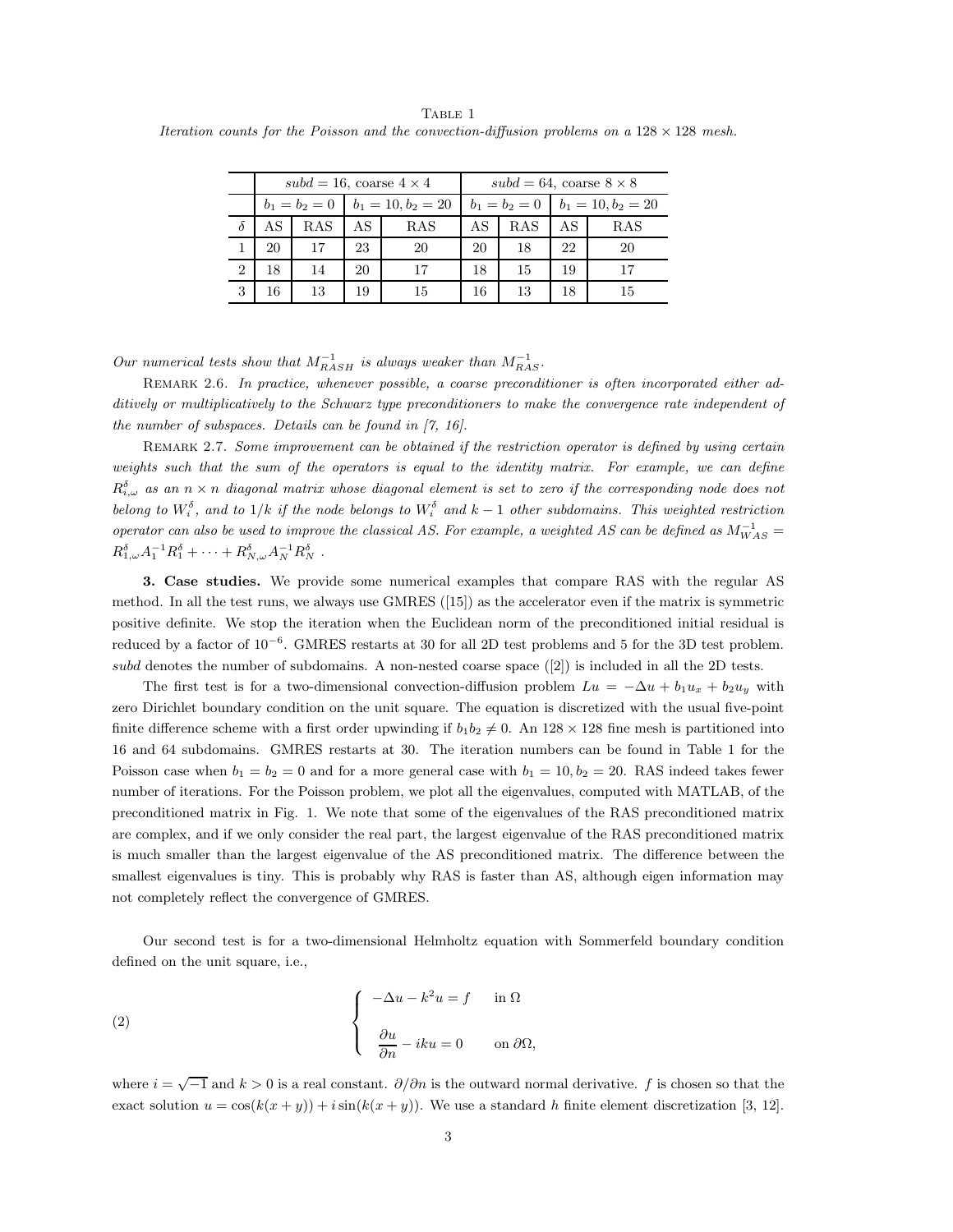

Fig. 1. The distribution of eigenvalues of the left-preconditioned matrix. The left figure is for AS and the right one is for RAS. The fine mesh is  $64 \times 64$ , which is partitioned into 16 subdomains.  $\delta = 2$ . No coarse grid.

TABLE 2 The Helmholtz problem on a  $128 \times 128$  mesh with Sommerfeld boundary condition.

|                |     | $subd = 16$ | $subd = 64$ |     |  |
|----------------|-----|-------------|-------------|-----|--|
|                | AS  | <b>RAS</b>  | AS          | RAS |  |
|                | 88  | 41          | 60          | 27  |  |
| $\overline{2}$ | 103 | 32          | 71          | 26  |  |
| 3              | 109 | 33          |             | 27  |  |

The linear system is complex symmetric, but not Hermitian. A complex version of GMRES is used. The fine mesh is  $128 \times 128$  and coarse mesh is  $20 \times 20$ . 16 and 64 subdomains are used here. The frequency parameter in the Helmholtz operator is  $k = 10.0$ . Table 2 has the iteration numbers. It is surprising that, mostly for AS, the number of iterations increases as  $\delta$  becomes larger and also surprising that RAS takes so many fewer iterations than AS.

Our third test is for the steady-state transonic ( $M_{\infty} = 0.89$ ) three-dimensional compressible Euler's equation discretized on a fully unstructured mesh ([5]). The system is discretized with a second order finite volume method [10]. An inexact Newton's method is used to solve the nonlinear system. We report the test results for solving a linear system whose solution provides the inexact Newton direction. The unstructured mesh has 22012 nodes and 118480 tetrahedra, and is partitioned by using a graph partitioning scheme provided in the TOP/DOMDEC package [9]. The number of unknowns of the linear system is 110060. Minimum overlap is used, i.e.,  $\delta = 1$  and CFL=400.0. No useful coarse space is available for this test problem. The  $10^{-6}$  stopping condition may appear excessive for the simulation, but it is nevertheless useful to demonstrate the efficiency of the method. We note however that a similar behavior is obtained for using looser convergence tolerance and for unsteady Euler simulations. The CPU and communication times, for solving the whole problem, are obtained on a IBM SP machine. Parallel performance for up to 32 processors is reported in Table 3. Other interesting numerical results for using RAS in parallel 3D steady-state Euler calculations with up to 128 processors have also been reported in [11, 13].

**4. Concluding remarks.** We have introduced a cheaper and faster variant of the classical additive Schwarz method and tested it for a few challenging problems including indefinite Helmholtz equations in 2D and the compressible Euler equation on 3D unstructured meshes. All tests show that the new method is superior to the additive Schwarz method in terms of iteration counts, CPU time and communication costs if implemented in parallel. Some theoretical works on the new method can be found in [4].